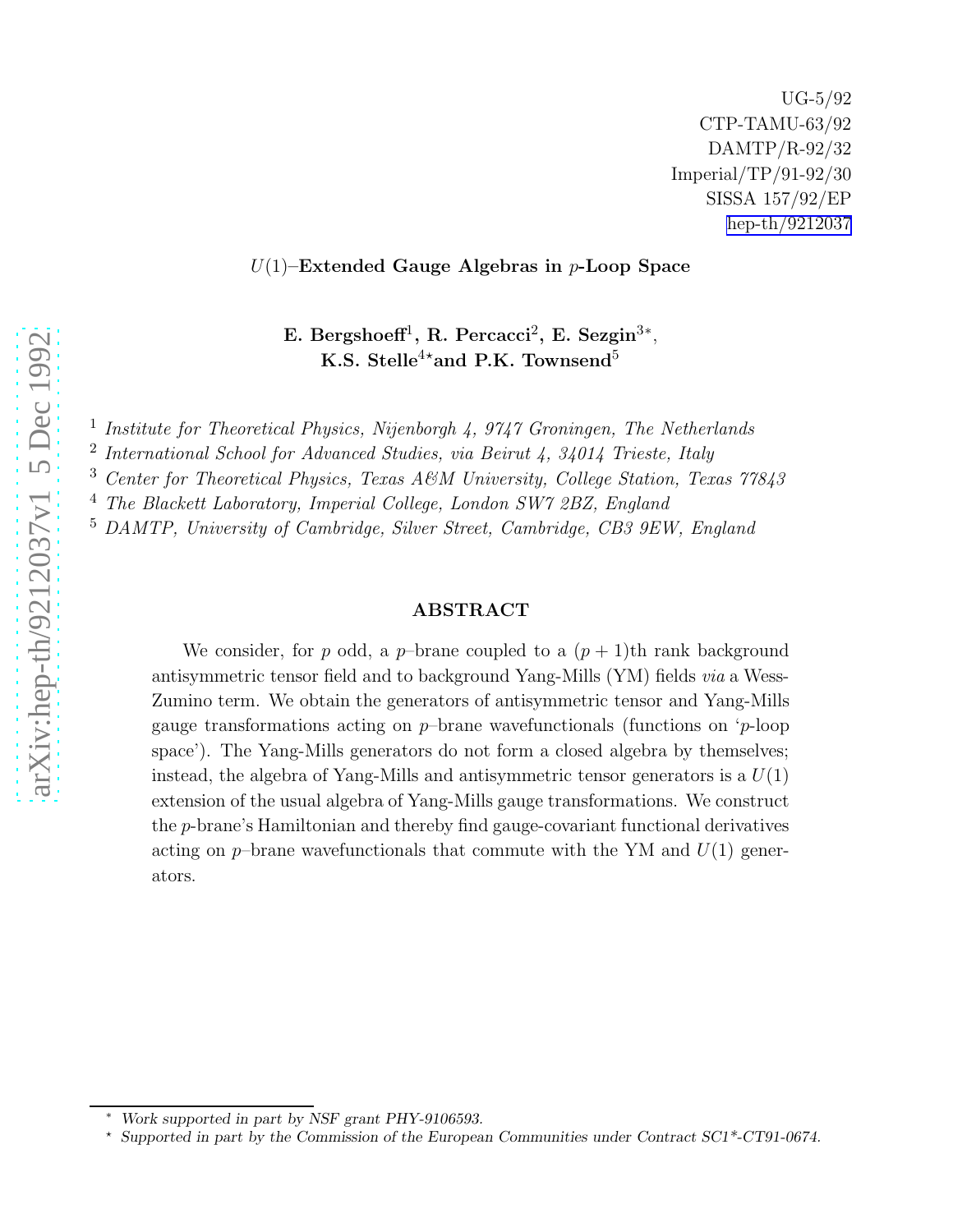### 1. Introduction

In many supergravity theories the graviton supermultiplet includes a  $(p + 1)$ -form gauge potential that couples naturally to a p-dimensional extended object, *i.e.* a p-brane. Two examples of interest are a string coupled to ten-dimensional  $(d = 10)$  supergravity in the 2-form formulation and a fivebrane coupled to  $d = 10$  supergravity in the 6-form formulation. A feature of the two-form formulation is that the two-form potential acquires a non-trivial Yang-Mills (YM) transformation when YM fields are included [1]. Although there is no analogous 'anomalous' YM variation of the six-form in the six-form formulation of classical supergravity/YM theory, such a variation is required for anomaly cancellation in the quantum theory [2]. In both formulations, therefore, one finds that the YM algebra is modified in the sense that a commutator of two YM transformations yields not only another YM transformation but also an antisymmetric tensor gauge transformation. One would expect that, upon quantization of the p–brane in the YM and antisymmetric tensor background, this modified algebra should be realized in terms of functional differential operators acting on the  $p$ -brane wavefunctional. This is a function on  $p$ -loop space, *i.e.* the space of maps of the  $p$ -brane to spacetime. Since the antisymmetric tensor transformation of the  $(p+1)$ -form on spacetime is equivalent to a  $U(1)$  transformation of an associated one-form on p-loop space [3], one expects the modified algebra to be a  $U(1)$  extension of the algebra of YM gauge transformations.

To investigate this point one first needs an action for the  $p$ -brane coupled to these background fields. For p odd, which includes the  $p = 1$  and  $p = 5$  cases under discussion, such an action has been proposed for the bosonic  $p$ -brane [4]. This action describes a  $p$ -brane propagating in a curved background locally diffeomorphic to  $M \times G$ , where M is spacetime and G is a group manifold, and includes a Wess-Zumino (WZ) term. (The coupling to target spacetime gauge fields considered here is analogous to, but should not be directly confused with, the gauging of Wess-Zumino terms *via* world-volume gauge fields as considered in [5].) For  $p = 1$  this action reduces to the bosonic sector of an action for the heterotic string appearing in earlier work [6]. More recently, a set of YM generators acting on string wavefunctionals was deduced from this action and shown to satisfy an affine Kač-Moody algebra [7]. The central charge appearing in this algebra can be interpreted as the eigenvalue of the  $U(1)$  generator associated with the antisymmetric tensor gauge transformation [8]. One purpose of this paper is to obtain the analogous results for all odd p (partial results have appeared [9] during the course of writing this paper). Our method is also novel; from a path integral representation of the p–brane wavefunctional  $\Psi$ , together with a careful treatment of boundary terms, we find that  $\Psi$  satisfies the conditions

$$
G_{\epsilon}\Psi = 0 \qquad G_{\Lambda}\Psi = 0, \tag{1.1}
$$

with specific operators  $G_{\epsilon}$  and  $G_{\Lambda}$ . These operators are not purely operators on p-loop space because they also contain functional derivatives with respect to the background gauge fields; consequently, eqs.  $(1.1)$  do not constrain  $\Psi$  for given fixed background fields but simply determine the response of the wavefunctional to a gauge transformation (if the background fields were treated as dynamical variables, eqs. (1.1) could be interpreted as continuity equations.). The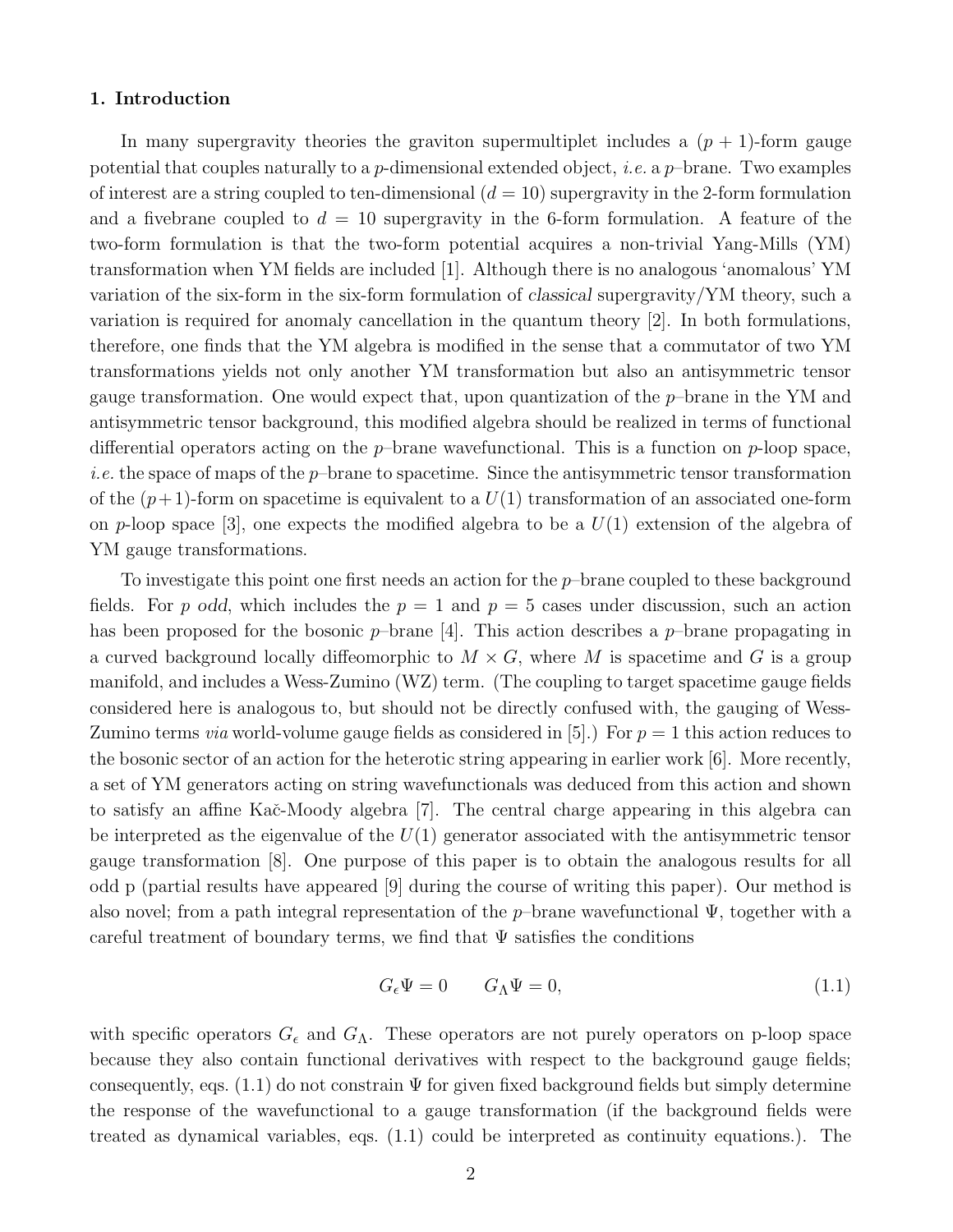consistency of these equations follows from the fact that the operators  $G_{\epsilon}$  and  $G_{\Lambda}$  form a closed algebra, for which the only non-zero commutator is

$$
[G_{\epsilon_1}, G_{\epsilon_2}] = G_{[\epsilon_1, \epsilon_2]} - G_{\Lambda}
$$
\n(1.2)

where

$$
\Lambda = k_p \omega_p^2(A, \epsilon_1, \epsilon_2) \tag{1.3}
$$

is a p–form 2-cocycle of the algebra of YM gauge transformations and  $k_p$  is a normalisation constant. For  $p = 1, 3, 5$ , which are the principal cases of interest (see section 3 for details of the notation),

$$
\omega_1^2(A, \epsilon_1, \epsilon_2) = -2\text{tr}\,\epsilon_1 d\epsilon_2
$$
  
\n
$$
\omega_3^2(A, \epsilon_1, \epsilon_2) = -\text{tr}\,\{d\epsilon_1, d\epsilon_2\}A
$$
  
\n
$$
\omega_5^2(A, \epsilon_1, \epsilon_2) = \frac{1}{15}\text{tr}\,(5F - 3A^2)\left[2A\{d\epsilon_1, d\epsilon_2\} - d\epsilon_1 Ad\epsilon_2 + d\epsilon_2 Ad\epsilon_1\right]
$$
\n(1.4)

A special feature of the string is that in this case the cocycle (1.3) is background-field independent, so the algebra defined by  $(1.2)$  is a Lie algebra. For  $p > 1$  the structure 'constants' of the algebra are background-field dependent.

Note that these results are similar to those found from the analysis of chiral anomalies in the Hamiltonian formalism of  $(p + 1)$ -dimensional gauge theories [10, 11], but there are several differences. One is that here the gauge fields are not dynamical so the anomalies in question are of 'sigma-model' type. A more significant, but related, difference is the presence of the  $(p+1)$ <sup>th</sup> rank antisymmetric tensor and its 'anomalous' YM transformation (without which there would be no background gauge invariance of the string action; cf. the sigma-model anomaly cancellation in the fermionic formulation of the heterotic string [12]). With the antisymmetric tensor field, the algebra is anomaly-free, despite the central extension, in the sense that equations (1.1) do not imply a vanishing wavefunctional.

Since our p-brane action is worldvolume reparametrization invariant, its canonical Hamiltonian is a sum of constraints (cf. General Relativity). The 'Hamiltonian' constraint function associated with time reparametrizations is a quadratic function of the momenta conjugate to the worldvolume fields  $x^{\mu}$  and  $y^m$  (these being maps from the worldvolume to M and G respectively). The invariance of the Hamiltonian under background field transformations is a consequence of the invariance of particular linear combinations of the momenta that become, upon quantization, functional YM and  $U(1)$  'covariant' derivatives acting on p-brane wavefunctionals. There are two covariant derivatives,  $\mathcal{D}_{\mu}$  and  $\mathcal{D}_{a} \equiv L_{a}{}^{m} \mathcal{D}_{m}$ , corresponding to covariant differentiation with respect to  $x^{\mu}$  or to  $y^{m}$ , respectively  $(L_{a}^{m})$  are the components of the left-invariant Killing vectors on  $G$ ). The first of these was introduced for the string in Ref. [7], where it was used to derive dynamical equations for the background fields *via* the principle of lightlike integrability. Existence arguments for  $\mathcal{D}_{\mu}$  in the general case have also been given [13]. From the point of view of this paper the covariant derivatives are functional differential operators on  $p$ -loop space satisfying

$$
[\mathcal{D}_{\mu}, G_{\Lambda}] = 0 \qquad [\mathcal{D}_{\mu}, G_{\epsilon}] = 0
$$
  

$$
[\mathcal{D}_{a}, G_{\Lambda}] = 0 \qquad [\mathcal{D}_{a}, G_{\epsilon}] = \epsilon^{b} f^{d}{}_{ab} \mathcal{D}_{d} .
$$
 (1.5)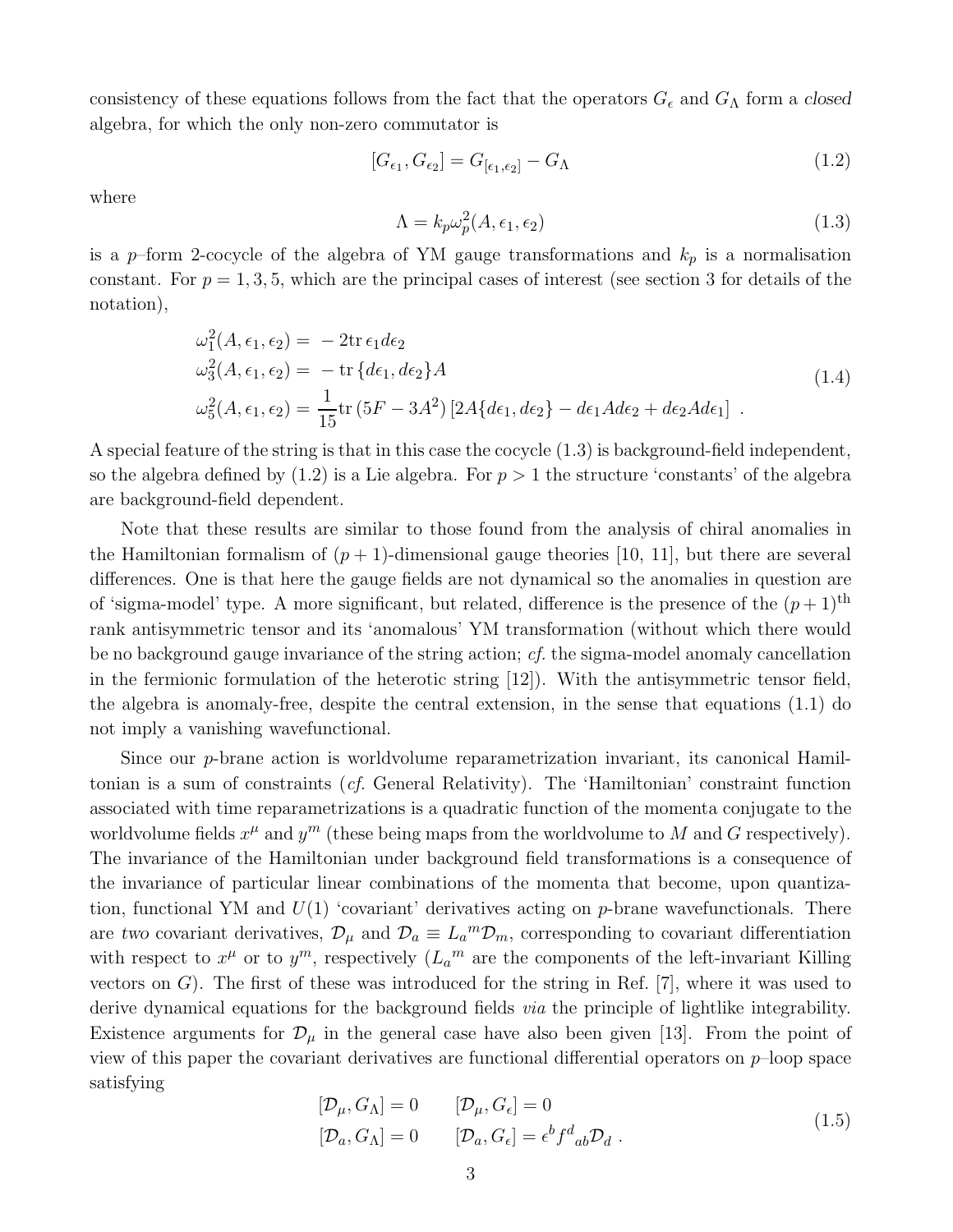Another result of this paper is the construction of these covariant derivatives for all odd  $p$  via the construction of the Hamiltonian for a p-brane in a YM and antisymmetric tensor background.

In section 2 we shall begin our presentation with an explanation of the method used. For this purpose we shall consider in detail the special cases of the string (recovering previous results) and the three-brane (since this is the simplest illustration of the new features that occur beyond  $p = 1$ . We then proceed, in section 3, to a discussion of the general case and in section 4 we construct the p-brane Hamiltonian and find the covariant derivatives.

### 2. Strings and Three-branes

We begin with the  $p = 1$  case, *i.e.* a closed string moving on  $M \times G$ . We first introduce some notation. Let  $x^{\mu}$  and  $y^m$  be local coordinates on M and G respectively and let  $A_{\mu}(x) = A_{\mu}^a T_a$ and  $B_{\mu\nu}(x)$  be background YM and tensor gauge fields on M. Let us denote by  $L_a = L_a^{\{m\}}(y)\partial_m$ the left-invariant vector fields on G; they satisfy  $[L_a, L_b] = L_c f^c{}_{ab}$  where  $f^c{}_{ab}$  are the structure constants of G. We shall also need a background Riemannian metric  $g_{\mu\nu}$  on M and an invariant Riemannian metric  $g_{mn} = L_m{}^a L_n{}^b d_{ab}$  on G, where  $d_{ab} = \text{tr}(T_a T_b)$  is a multiple of the Cartan-Killing inner product on the Lie algebra of  $G$ . We also introduce a potential  $b_{mn}$  on  $G$  chosen to satisfy the relation  $3\partial_{[m}b_{np]} = f_{abc}L_m{}^aL_n{}^bL_p{}^c$ , where  $f_{abc} = d_{ad}f^d{}_{bc}$  and it is to be understood in what follows that all lowering and raising of the group indices will be done with  $d_{ab}$  and its inverse.

Introducing local worldsheet coordinates  $\xi^{i} = (\tau, \sigma)$  and an (independent) worldsheet metric  $\gamma_{ij}(\xi)$  (with inverse  $\gamma^{ij}$ ), we can now write the string action as

$$
S = \int d^2\xi \left[ -\frac{1}{2} \sqrt{-\gamma} \gamma^{ij} \left( \partial_i x^\mu \partial_j x^\nu g_{\mu\nu} + (D_i y)^m (D_j y)^n g_{mn} \right) \right. \\ \left. + \epsilon^{ij} \left( \frac{1}{2} B_{ij} - k_1 L_i^a A_{ja} - \frac{1}{2} k_1 b_{ij} \right) \right]
$$
\n(2.1)

where  $B_{ij}, b_{ij}, L_i^a$  and  $A_i^a$  are the pullbacks to the worldsheet of  $B_{\mu\nu}$ ,  $b_{mn}$ ,  $L_m^a$  and  $A_\mu^a$ , respectively,  $\gamma = \det \gamma_{ij}$ , and  $(D_i y)^m \equiv \partial_i y^m - \partial_i x^\mu A_\mu^a L_a^m$  is a YM-covariant derivative. The coefficient  $k_1$  is a normalisation constant; in order that  $\exp(-\frac{1}{2})$  $\frac{1}{2}ik_1 \int \epsilon^{ij} b_{ij}$  be well-defined in the quantum theory, the coefficient  $k_1$  is restricted to be an integer multiple of some numerical factor, whose precise value will not concern us here. The last two terms in (2.1) are not YM invariant by themselves, but their variation can be cancelled, up to a total derivative, by an anomalous variation of  $B_{\mu\nu}$ . Specifically, under YM and antisymmetric tensor gauge transformations the fields transform as

$$
\delta x^{\mu} = 0 ,
$$
  
\n
$$
\delta y^{m} = \epsilon^{a}(x)L_{a}{}^{m}(y) ,
$$
  
\n
$$
\delta A_{\mu}^{a} = \partial_{\mu}\epsilon^{a} + f^{a}{}_{bc}A_{\mu}^{b}\epsilon^{c} = (D_{\mu}\epsilon)^{a} ,
$$
  
\n
$$
\delta B_{\mu\nu} = -2k_{1}A_{[\mu}^{a}\partial_{\nu]}\epsilon_{a} + 2\partial_{[\mu}\Lambda_{\nu]} .
$$
\n(2.2)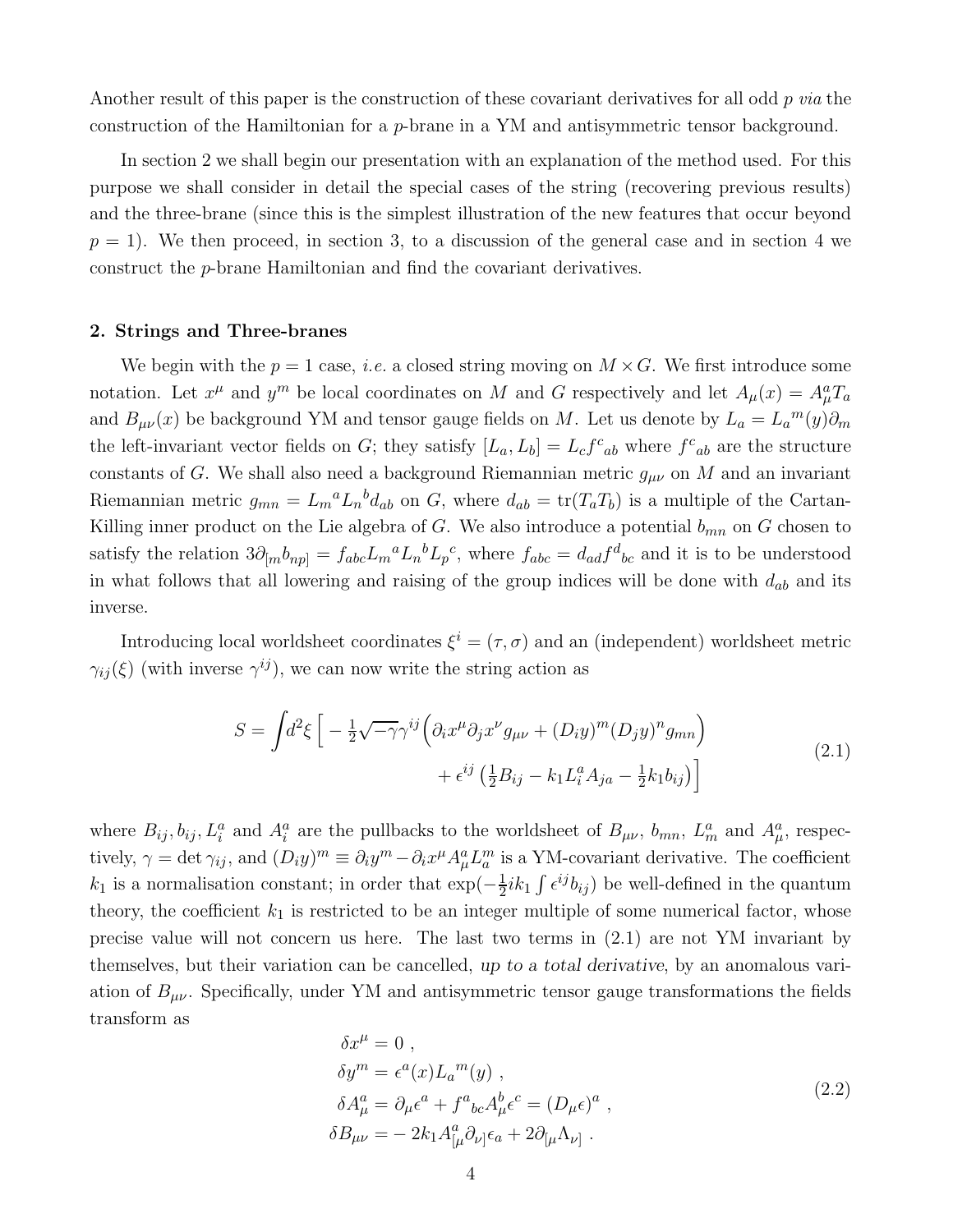The variation of the action (2.1) under these transformations is

$$
\delta S = \int d^2 \xi \, \varepsilon^{ij} \partial_i \left[ k_1 \epsilon^a \partial_j y^m L_m{}^b (d_{ab} - b_{ab}) + \partial_j x^\mu \Lambda_\mu \right]
$$
  
= 
$$
\int d\tau \partial_\tau \int d\sigma \left[ k_1 \epsilon^a \partial_\sigma y^m L_m{}^b (d_{ab} - b_{ab}) + \partial_\sigma x^\mu \Lambda_\mu \right],
$$
 (2.3)

where the second line follows from the fact that a closed string has no boundary. We remark that the inclusion of the WZ term in the action, with the consequent complications, is not obligatory from a worldsheet point of view, but it is required for the background gauge field transformations needed for invariance of the action to coincide with those known from the Ddimensional supergravity/YM theory, at least for the particular cases  $(D=10, p=1.5)$  of most interest to us here.

Our aim now is to determine the transformation properties of the string wave-functional. Let us suppose the world-sheet to be a two-manifold with an  $S<sup>1</sup>$  boundary component representing a closed string at a given time, and consider the string wave-functional

$$
\Psi[x, y; A, B] = \int^{x, y} [dX][dY] e^{iS[X, Y; A, B]}, \qquad (2.4)
$$

where the arguments  $(x^{\mu}(\sigma), y^m(\sigma))$  are the boundary values of the integration variables  $(X^{\mu}(\tau,\sigma), Y^m(\tau,\sigma))$ . In the spirit of the 'no boundary' proposal [14] of quantum cosmology, we can avoid having to deal with boundary conditions at an earlier time by supposing that there is no such boundary. The consistency of this viewpoint requires that  $iS$  be replaced by minus the Euclidean action, obtained by analytic continuation of the worldsheet metric from Lorentzian to Euclidean signature, but the relevant terms in the action are metric-independent and therefore unaffected by the difference of signature. Now, assuming an invariant path-integral measure and keeping only first-order variations,

$$
\Psi[x, y + \delta y; A + \delta A, B + \delta B] = \int_{a}^{x, y + \delta y} [dX][dY] e^{iS[X, Y; A + \delta A, B + \delta B]} \n= \int_{a}^{x, y} [dX][dY] e^{iS[X, Y + \delta Y; A + \delta A, B + \delta B]} \n= \int_{a}^{x, y} [dX][dY] e^{i(S + \delta S)} \n= (1 + i\delta S) \Psi[x, y; A, B] ,
$$
\n(2.5)

where the last line follows from the assumption that  $\delta S$  is a surface term and therefore independent of the integration variables. The assumption of the invariance of the measure is justified for the bosonic string considered here. If we were dealing with the formulation in which the YM fields couple to the worldsheet via heterotic fermions then the surface term would arise not from the variation of the classical action but from the non-invariance of the measure; however, the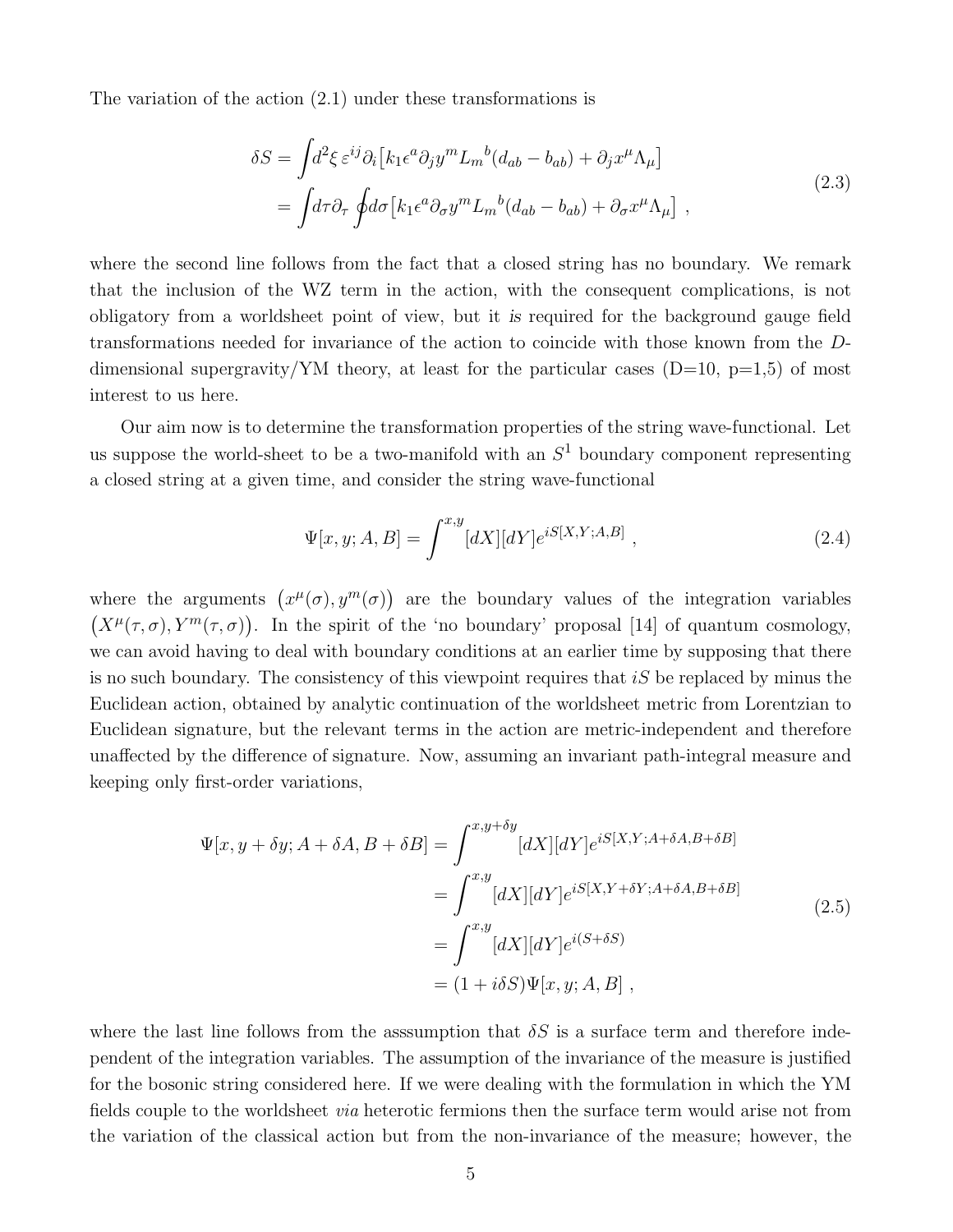final result would be the same. Expanding the left-hand-side of (2.5) to first order in variations we deduce that  $\Psi$  satisfies the functional differential equation

$$
\begin{split}\n\Big\{\int d^D x' \Big[\delta A^a_\mu(x') \frac{\delta}{\delta A^a_\mu(x')} + \delta B_{\mu\nu}(x') \frac{\delta}{\delta B_{\mu\nu}(x')} \Big] \\
&+ \oint d\sigma \delta y^m(\sigma) \frac{\delta}{\delta y^m(\sigma)} - i \delta S(x, y)\Big\} \Psi[x, y; A, B] = 0 .\n\end{split} \tag{2.6}
$$

where  $D$  is the dimension of  $M$ . The functional derivatives here, and henceforth, are defined to be densities; for example,  $\delta y^n(\sigma')/\delta y^m(\sigma) = \delta_m^n \delta(\sigma - \sigma')$  where the delta function is a density. Substituting the particular variations of (2.2) into (2.6) and taking into account the independence of  $\epsilon^a$  and  $\Lambda$ , we find that

$$
G_{\epsilon}\Psi(x,y;A,B) = 0 \t G_{\Lambda}\Psi(x,y;A,B) = 0 \t (2.7)
$$

where

$$
G_{\epsilon} = \int d^{D}x' \Big\{ \big(D_{\mu}\epsilon(x')\big)^{a} \frac{\delta}{\delta A_{\mu}^{a}(x')} - 2k_{1} \big(\partial_{\nu}\epsilon(x')\big)_{a} A_{\mu}^{a}(x') \frac{\delta}{\delta B_{\mu\nu}(x')} \Big\} + \oint d\sigma \epsilon^{a}(x(\sigma)) D_{a}(\sigma)
$$
\n(2.8a)

$$
G_{\Lambda} = \int d^{D}x' \ 2\partial_{\mu} \Lambda_{\nu}(x') \frac{\delta}{\delta B_{\mu\nu}(x')} - i \oint d\sigma \ \partial_{\sigma}x^{\mu}(\sigma) \Lambda_{\mu}(x(\sigma)) \tag{2.8b}
$$

with  $D_a(\sigma)$  given by

$$
D_a(\sigma) = L_a^m \frac{\delta}{\delta y^m(\sigma)} - i k_1 \partial_\sigma y^m L_m{}^b (d_{ab} - b_{ab}) \tag{2.9}
$$

Eqs.  $(2.7)$  state that the wavefunctional  $(2.4)$  is invariant under the transformations  $(2.2)$  up to a phase. Although this result was found for a particular wavefunctional, its general validity is clearly required for physical quantities to be gauge-independent.

The computation of the algebra of the generators of eqs. (2.8) is greatly simplified by the fact that the operators  $D_a(\sigma)$  are background-field independent. As shown in [7], these operators generate an affine Kaˇc-Moody algebra with a central extension. Using this result, we find that all commutators of the complete generators vanish except for (1.2) with  $[\epsilon_1, \epsilon_2] \equiv f^a{}_{bc} \epsilon_1^b \epsilon_2^c T_a$  and  $\Lambda_{\mu} = k_1 \epsilon_2^a$ ↔  $\partial_\mu \epsilon_{1a}$ .

Before proceeding to the general odd- $p$  case, we shall discuss the closed three-brane as this provides the simplest illustration of the complications that arise beyond  $p = 1$ . The action of [4] describing the coupling of a three-brane to YM fields exists only for those groups for which there is a third order symmetric invariant tensor  $d_{abc}$  (which satisfies the identity  $f^d_{e(a}d_{bc)d} = 0$ ); a simple example would be  $SU(3)$ . Introducing worldvolume coordinates  $\xi = (\tau; \sigma^r, r = 1, 2, 3)$ ,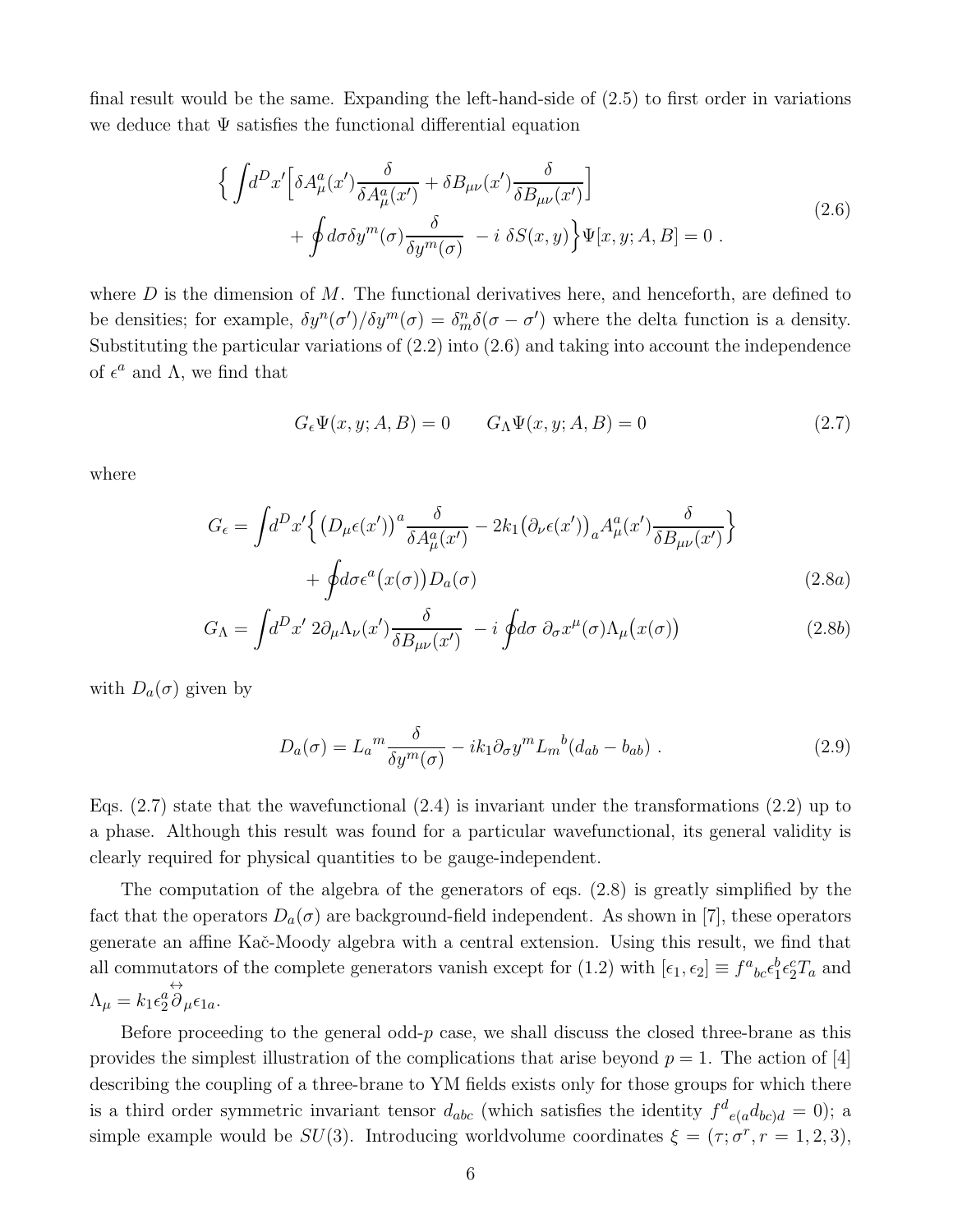we can write the action as

$$
S = \int d^4\xi \left\{ -\frac{1}{2}\sqrt{-\gamma}\gamma^{ij} \left[ \partial_i x^\mu \partial_j x^\nu g_{\mu\nu} + d_{ab} (D_i y)^a (D_j y)^b \right] + \sqrt{-\gamma} \right.\n\left. - \frac{k_3}{8} \varepsilon^{ijkl} d_{abc} \left[ f^a{}_{de} \left( L_i{}^b A_j^c A_k^d A_l^e - L_i{}^c L_j{}^d A_k^b A_l^e - L_i{}^c L_j{}^d L_k{}^e A_l^b \right) + 4 L_i{}^a \partial_j A_k^b A_l^c \right] \right.\n\left. + \frac{1}{24} \varepsilon^{ijkl} \left( B_{ijkl} - k_3 b_{ijkl} \right) \right\},
$$
\n(2.15)

where  $k_3$  is a normalisation constant, and  $B_{ijkl}$  and  $b_{ijkl}$  are the pull-backs of  $B_{\mu\nu\rho\sigma}$  and  $b_{mnpq}$ respectively, the latter being chosen to satisfy

$$
5\partial_{[m}b_{npqr]} = -\frac{3}{2}d_{st[m}f^{s}_{np}f^{t}_{qr]} \tag{2.16}
$$

The YM and antisymmetric tensor gauge transformations are now

$$
\delta y^{m} = \epsilon^{a}(x)L_{a}{}^{m}(y)
$$
  
\n
$$
\delta A_{\mu}^{a} = (D_{\mu}\epsilon)^{a}
$$
  
\n
$$
\delta B_{\mu\nu\rho\sigma} = -12k_{3}d_{abc}\left(A_{[\mu}^{a}\partial_{\nu}A_{\rho}^{b} + \frac{1}{4}f^{a}{}_{de}A_{[\mu}^{d}A_{\nu}^{e}A_{\rho}^{b}]\partial_{\sigma}]\epsilon^{c} + 4\partial_{[\mu}\Lambda_{\nu\rho\sigma]}.
$$
\n(2.17)

The variation of the action under these transformations is

$$
\delta S = \int d^4 \xi \,\varepsilon^{ijkl} \partial_i \Big\{ -\frac{1}{6} k_3 \varepsilon^a \Big[ L_j{}^b L_k{}^c L_l{}^d (b_{abcd} + \frac{3}{4} d_{eab} f^e_{\phantom{e}cd}) + 3 d_{abc} \partial_l (L_j{}^b A_k^c) \Big] + \frac{1}{6} \partial_j x^\mu \partial_k x^\nu \partial_l x^\rho \Lambda_{\mu\nu\rho} \Big\} . \tag{2.18}
$$

Since the three-brane has no boundary, this surface term can be written as

$$
\delta S = \int d\tau \partial_{\tau} \oint d^{3} \sigma \,\varepsilon^{rst} \Big\{ -\frac{1}{6} k_{3} \epsilon^{a} \left[ L_{r}{}^{b} L_{s}{}^{c} L_{t}{}^{d} (b_{abcd} + \frac{3}{4} d_{eab} f^{e}_{cd}) + 3 d_{abc} \partial_{t} (L_{r}{}^{b} A_{s}^{c}) \right] \Big\} + \frac{1}{6} \partial_{r} x^{\mu} \partial_{s} x^{\nu} \partial_{t} x^{\rho} \Lambda_{\mu\nu\rho} \Big\} . \tag{2.19}
$$

This result leads, by the same reasoning as before, to the generators

$$
G_{\epsilon} = \int d^{D}x' \Big\{ \left( D_{\mu}\epsilon(x') \right)^{a} \frac{\delta}{\delta A_{\mu}^{a}(x')} - 12k_{3}d_{abc} \left( A_{\mu}^{a}\partial_{\nu}A_{\rho}^{b} + \frac{1}{4}f^{a}{}_{de}A_{\mu}^{d}A_{\nu}^{e}A_{\rho}^{b} \right) \left( \partial_{\sigma}\epsilon^{c}(x') \right) \frac{\delta}{\delta B_{\mu\nu\rho\sigma}(x')} \Big\} + \oint d^{3}\sigma \epsilon^{a}(x(\sigma)) D_{a}(\sigma)
$$
\n(2.20a)

$$
G_{\Lambda} = \int d^{D}x' \, 4\partial_{\mu} \Lambda_{\nu\rho\sigma}(x') \frac{\delta}{\delta B_{\mu\nu\rho\sigma}(x')} - i \oint d^{3}\sigma \, \varepsilon^{rst} \partial_{r}x^{\mu} \partial_{s}x^{\nu} \partial_{t}x^{\rho} \Lambda_{\mu\nu\rho}(x(\sigma)) \tag{2.20b}
$$

where  $\boldsymbol{\sigma} = {\sigma^r}$ , and

$$
D_a(\boldsymbol{\sigma}) = L_a{}^m \frac{\delta}{\delta y^m(\boldsymbol{\sigma})} + \frac{ik_3}{6} \varepsilon^{rst} \left[ L_r{}^b L_s{}^c L_t{}^d (b_{abcd} + \frac{3}{4} d_{eab} f^e{}_{cd}) + 3 d_{abc} \partial_t (L_r{}^b A_s^c) \right] \tag{2.21}
$$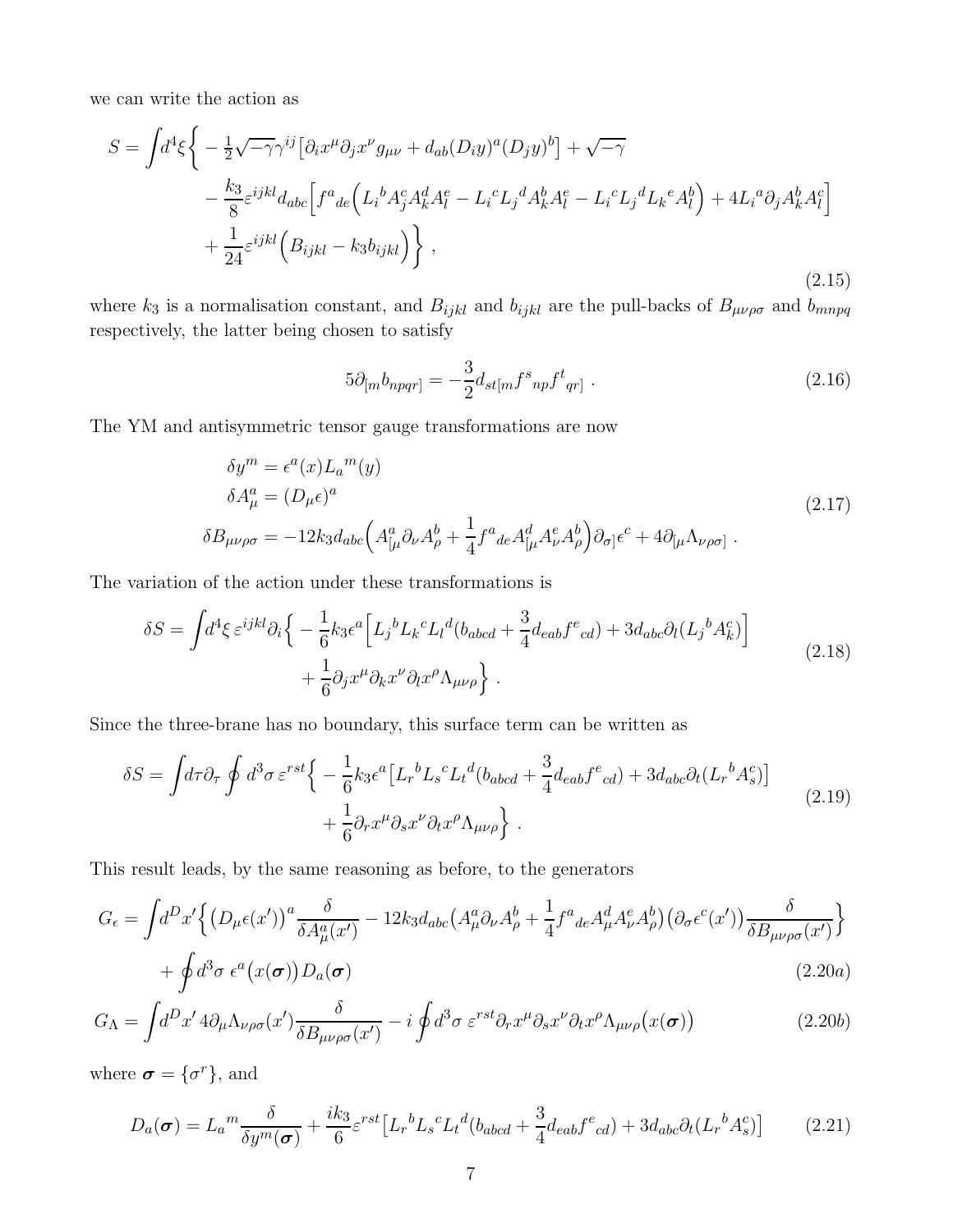Observe that, in contradistinction to the string case, the operators  $D_a(\sigma)$  depend on the background fields so that their algebra differs from the algebra of the complete generators, and therefore has no obvious significance. However, the background-field dependence of  $D_a(\sigma)$  is such that the algebra of the complete generators,  $G_{\epsilon}$  and  $G_{\Lambda}$ , is the same as (1.2) with  $[\epsilon_1, \epsilon_2] \equiv f^a{}_{bc} \epsilon_1^b \epsilon_2^c T_a$ and  $\Lambda_{\mu\nu\rho} = k_3 d_{abc} \partial_{[\mu} \epsilon_1^a \partial_{\nu} \epsilon_2^b A_{\rho]}^c$ . For a related discussion of the algebra of gauge transformations in the context of field-theoretic gauged Wess-Zumino terms, see Ref. [11].

## 3. The general odd- $p$  case

We now turn to the case of a closed p–brane propagating in  $M \times G$  for p odd but otherwise arbitrary. The background fields on M are the metric  $g_{\mu\nu}(x)$ , the antisymmetric tensor field  $B_{\mu_1...\mu_{p+1}}(x)$ , and the YM field  $A_{\mu} = A_{\mu}^a(x)T_a$  valued in some representation of the Lie algebra of G. The background fields on G are now the left-invariant metric  $g_{mn}(y)$  and the potential  $b_{m_1...m_{n+1}}(y)$  satisfying

$$
\partial_{[m_1} b_{m_2...m_{p+2}]} = -c_p(p+1)! \text{tr} L_{[m_1} \dots L_{m_{p+2}]}, \qquad (3.1)
$$

where  $L_m = L_m^a T_a$ , and  $c_p$  is the constant  $c_p = (-1)^{\frac{p+1}{2}} \left(\frac{p+3}{2}\right)$  $\frac{+3}{2}\left(\frac{p+3}{2}\right)^2/\Gamma(p+3).$ 

We may now write the action (for unit  $p$ -volume tension) as [4]

$$
S = \int d^{p+1}\xi \left\{ -\frac{1}{2}\sqrt{-\gamma}\gamma^{ij} \left( \partial_i x^{\mu} \partial_j x^{\nu} g_{\mu\nu} + D_i y^m D_j y^n g_{mn} \right) + \frac{(p-1)}{2}\sqrt{-\gamma} + \frac{1}{(p+1)!} \varepsilon^{i_1...i_{p+1}} \left[ B_{i_1...i_{p+1}} + k_p C_{i_1...i_{p+1}} - k_p b_{i_1...i_{p+1}} \right] \right\},
$$
\n(3.2)

where  $k_p$  is a normalisation constant,  $B_{i_1...i_{p+1}}$  and  $b_{i_1...i_{p+1}}$  are the pullbacks to the worldvolume of the corresponding antisymmetric tensors on M and G, and  $C_{i_1...i_{p+1}}$  are the components of the pullback of a  $(p+1)$ -form  $C_{p+1}$  on  $M \times G$  that is constructed as follows. Let  $A_t = tA + (1-t)L$ and  $F_t = dA_t + A_t^2$ , where  $A = dx^{\mu} A_{\mu}$  and  $L = dy^m L_m$ . Defining the operator

$$
\ell_t = dt(A^a - L^a) \frac{\partial}{\partial F_t^a} \tag{3.3}
$$

we have

$$
C_{p+1}(A, F, L) = \int_0^1 \ell_t \, \omega_{p+2}^0(A_t, F_t) \;, \tag{3.4}
$$

where  $\omega_{p+2}^0$  is the Chern-Simons form defined by the relation

$$
d\omega_{p+2}^0 = \text{tr} F^{\frac{p+3}{2}}.
$$
\n(3.5)

The cases of most interest are  $p = 1, 3, 5$ , for which

$$
\omega_3^0(A, F) = \text{tr}\left(FA - \frac{1}{3}A^3\right)
$$
  
\n
$$
\omega_5^0(A, F) = \text{tr}\left(F^2A - \frac{1}{2}FA^3 + \frac{1}{10}A^5\right)
$$
  
\n
$$
\omega_7^0(A, F) = \text{tr}\left(F^3A - \frac{2}{5}F^2A^3 - \frac{1}{5}FAFA^2 + \frac{1}{5}FA^5 - \frac{1}{35}A^7\right),
$$
\n(3.6)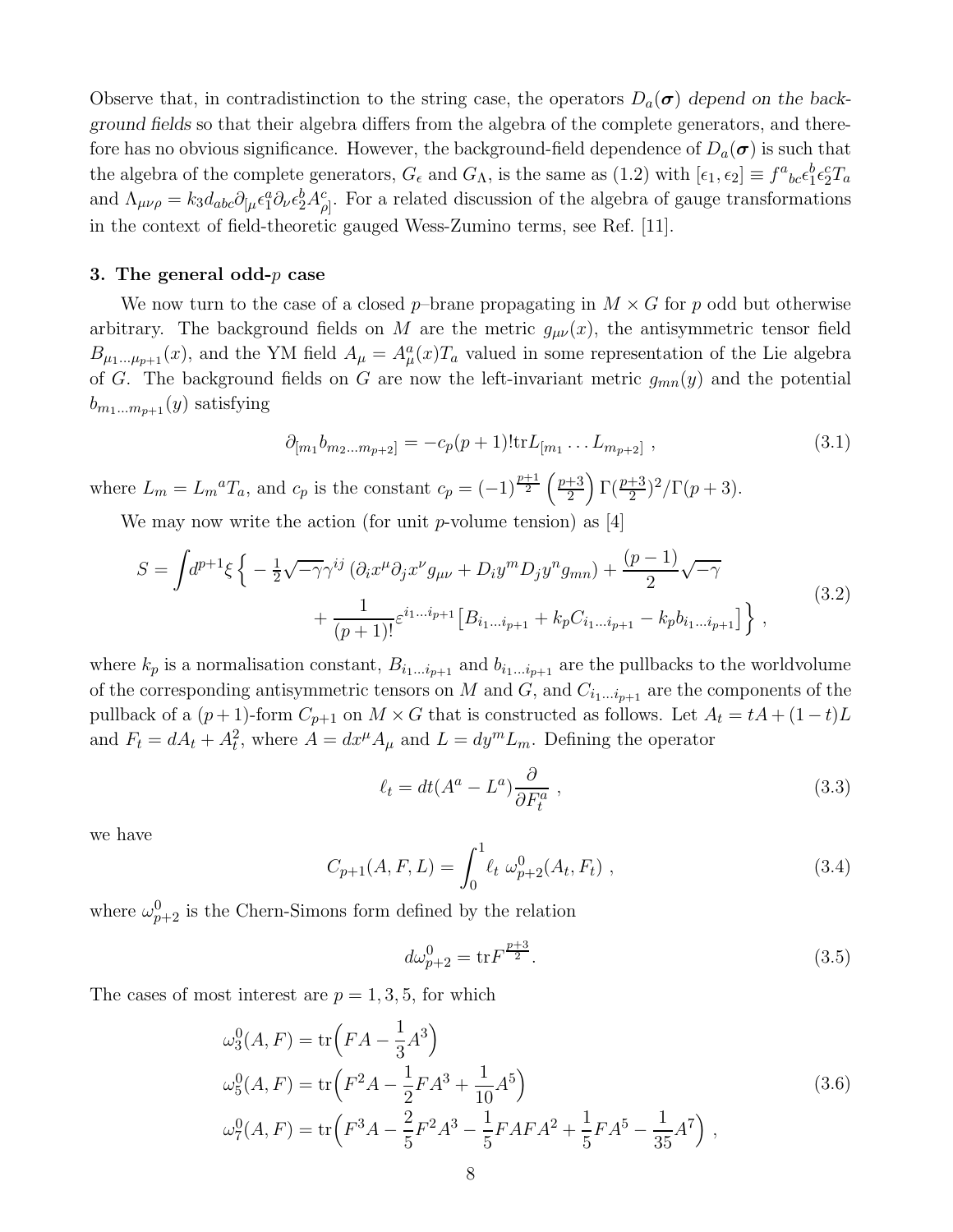and substituting these expressions into (3.4) we find that

$$
C_2 = \text{tr}(AL)
$$
  
\n
$$
C_4 = \frac{1}{4} \text{tr} [2(FA + AF - A^3)L + ALAL - 2AL^3]
$$
  
\n
$$
C_6 = \frac{1}{30} \text{tr} [(10F^2A + 10FAF + 10AF^2 - 8FA^3 - 8A^3F - 4AFA^2 - 4A^2FA + 6A^5)L
$$
  
\n
$$
+ 2F(A^2L^2 - L^2A^2 + 3ALAL - 3LALA) - 6A^3LAL
$$
  
\n
$$
+ 3F(LAL^2 - L^2AL + 2L^3A - 2AL^3) + 6A^3L^3
$$
  
\n
$$
- 3L^2A^2LA + 3A^2L^2AL + 2ALALAL + 6L^3ALA + 6AL^5].
$$
 (3.7)

The three-brane action of (2.15) agrees with (3.2) if the identification  $d_{abc} = \text{tr}(T_a \{T_b, T_c\})$  is made. The YM gauge variation of the Chern–Simons forms defines the  $(p+1)$ -form  $\omega_{p+1}^1$ :

$$
\delta_{\epsilon}\omega_{p+2}^0(A,F) = d\omega_{p+1}^1(A,F,\epsilon) \tag{3.8}
$$

As explained in [15],  $\omega_{p+1}^1$  can be written in the form

$$
\omega_{p+1}^1(A, F, \epsilon) = \text{tr}\,d\epsilon\,\phi_p(A, F) \tag{3.9}
$$

where the p-form  $\phi_p = \phi_p^a T_a$  is a Lie algebra-valued polynomial in A and F, given, for  $p = 1, 3, 5$ , by

$$
\begin{aligned}\n\phi_1 &= -A \\
\phi_3 &= -\frac{1}{2}(FA + AF - A^3) \\
\phi_5 &= -\frac{1}{3}\left[ (F^2A + FAF + AF^2) - \frac{4}{5}(A^3F + FA^3) - \frac{2}{5}(A^2FA + AFA^2) + \frac{3}{5}A^5 \right]\n\end{aligned} \tag{3.10}
$$

The components of the form  $\omega_{p+1}^1$  appear in the YM transformation of the antisymmetric tensor field; the full YM and antisymmetric tensor gauge transformations are

$$
\delta x^{\mu} = 0
$$
  
\n
$$
\delta y^{m} = \epsilon^{a}(x)L_{a}^{m}(y)
$$
  
\n
$$
\delta A_{\mu}^{a} = \partial_{\mu}\epsilon^{a} + f^{a}{}_{bc}A_{\mu}^{b}\epsilon^{c}
$$
  
\n
$$
\delta B_{\mu_{1}...\mu_{p+1}} = -k_{p}\omega_{\mu_{1}...\mu_{p+1}}^{1}(A, F, \epsilon) + (p+1)\partial_{[\mu_{1}}\Lambda_{\mu_{2}...\mu_{p+1}]}
$$
\n(3.11)

The variation of  $C_{p+1}$  is determined as follows. Note first that  $\ell_t$  commutes with  $\delta_{\epsilon}$  since  $A - L$  and F both transform homogeneously. Then, from the definition (3.4) of  $C_{p+1}$ , and (3.8) it follows that

$$
\delta_{\epsilon} C_{p+1} = \int_0^1 \ell_t \ d\omega_{p+1}^1(A_t, F_t, \epsilon) \ . \tag{3.12}
$$

Now apply the homotopy formula [15]

$$
d_t \equiv dt \frac{d}{dt} = \ell_t d - d\ell_t ; \qquad (3.13)
$$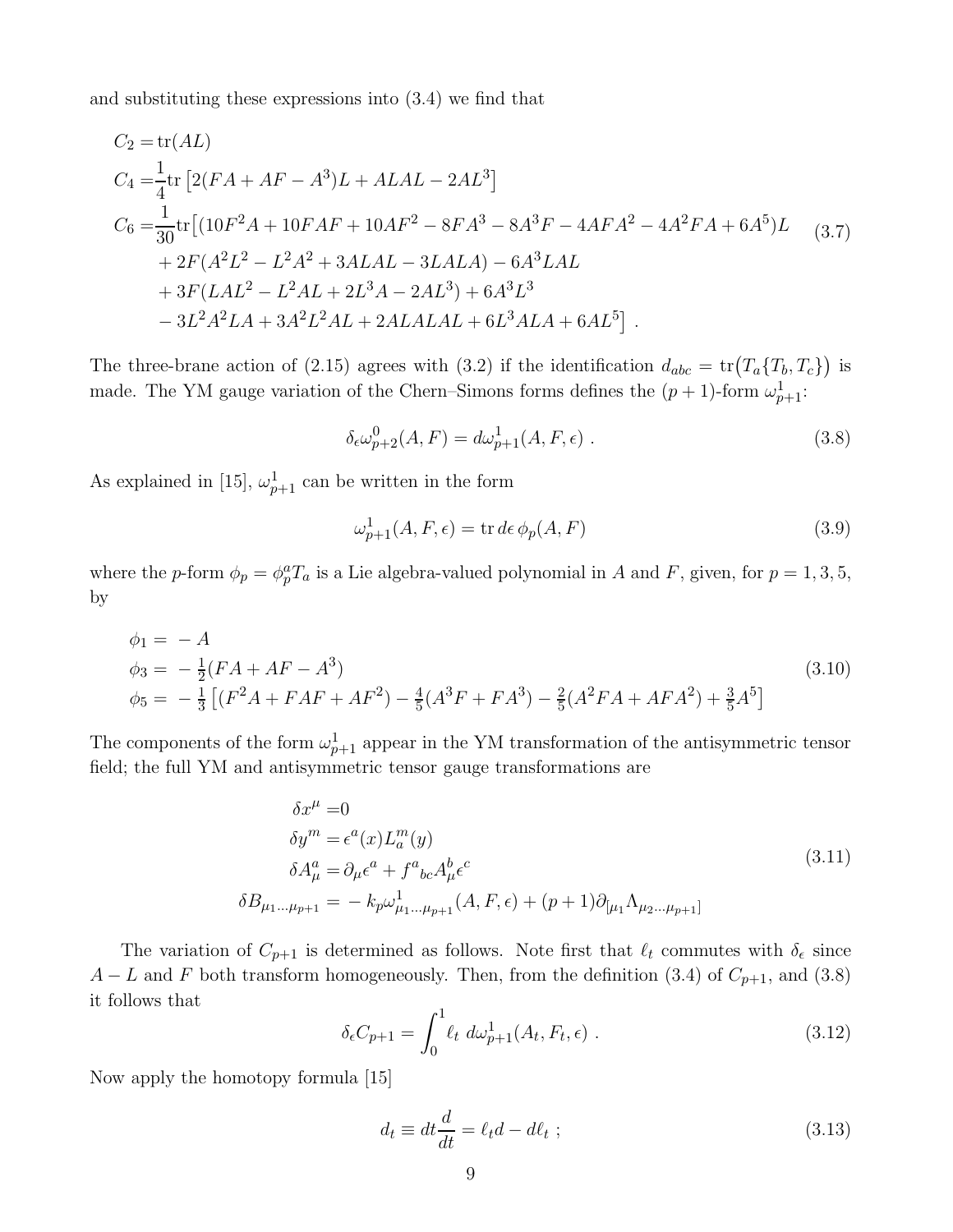this leads to the formula

$$
\delta_{\epsilon} C_{p+1} = \omega_{p+1}^1(A, F, \epsilon) - \omega_{p+1}^1(L, \epsilon) + d \int_0^1 \ell_t \text{tr } d\epsilon \phi_p(A_t, F_t)
$$
\n(3.14)

where  $\omega_{p+1}^1(L,\epsilon) = \omega_{p+1}^1(L,0,\epsilon)$ , and we have rewritten the last term using (3.9). Finally, defining a Lie algebra-valued  $(p-1)$ -form  $\chi_{p-1} = \chi_{p-1}^a T_a$  by

$$
\chi_{p-1} = \int_0^1 \ell_t \, \phi_p(A_t, F_t) \,, \tag{3.15}
$$

we obtain

$$
\delta_{\epsilon} k_p C_{p+1} = k_p \left( \omega_{p+1}^1(A, F, \epsilon) - \omega_{p+1}^1(L, \epsilon) + d \left( \text{tr} \left[ \epsilon d \chi_{p-1} \right] \right) \right) . \tag{3.16}
$$

The variation of the last term in (3.2) is given by

$$
-\frac{k_p}{p!} \epsilon^{i_1...i_{p+1}} \partial_{i_1} \left\{ \epsilon^a L_a^{m_1} \partial_{i_2} y^{m_2} \dots \partial_{i_{p+1}} y^{m_{p+1}} b_{m_1 m_2 \dots m_{p+1}} \right\} -\frac{(p+2)k_p}{(p+1)!} \epsilon^{i_1...i_{p+1}} \epsilon^a L_a^n \partial_{i_1} y^{m_1} \dots \partial_{i_{p+1}} y^{m_{p+1}} \partial_{[n} b_{m_1 \dots m_{p+1}]}.
$$
\n(3.17)

The first term here is a surface term; using (3.1), the second term is seen to be equal to

$$
k_p c_p(p+2) \text{tr } \epsilon L^{p+1} = k_p \text{tr } \epsilon d\phi_p(L) = k_p \Big(\omega_{p+1}^1(L,\epsilon) - d(\text{tr } \epsilon \phi_p(L))\Big) ,\qquad (3.18)
$$

where we have used the fact that  $\phi_p(L) \equiv \phi_p(L, 0) = c_p(p+2)L^p$  and then (3.9). One can now easily prove the invariance of the action up to a surface term. The terms in the first line of (3.2) are manifestly invariant. The variation of  $B$  cancels the first term on the r.h.s. of  $(3.16)$ . The first term on the r.h.s. of (3.18) cancels the second term on the r.h.s. of (3.16).

All that remains are the first term in (3.17), the third term on the r.h.s. of (3.16) and the second term on the r.h.s. of (3.18). Also taking into account the surface terms coming from the tensor gauge transformations, we find

$$
\delta S = \int d\tau \partial_{\tau} \oint d^p \sigma \frac{1}{p!} \epsilon^{r_1...r_p} \left\{ \Lambda_{r_1...r_p} - \mu_{ab} \partial_{[r_1} (\chi^b_{p-1})_{r_2...r_p]} \right\} ,
$$
\n
$$
- k_p \epsilon^a \left[ L_a{}^m b_{mr_1...r_p} + d_{ab} (\phi^b_p(L))_{r_1...r_p} - \mu_{ab} \partial_{[r_1} (\chi^b_{p-1})_{r_2...r_p]} \right] \right\} ,
$$
\n(3.19)

where we have decomposed the *i*-index into a time and a space part according to  $i = (0, r_1 \dots r_p)$ . In this formula, appropriate pull-backs with  $\partial_r x^{\mu}$  and  $\partial_r y^m$  are understood. (For comparison with the string and three-brane formulae of section 3 we note here that  $\chi_0^a = 0$ ,  $\chi_2^a = -\frac{1}{2}$  $\frac{1}{2}d^a{}_{bc}A^bL^c;$ also note  $\chi_4^a = d^a{}_{bcd} L^b A^c [F^d - \frac{1}{10} f^d{}_{fg} (3A^f A^g + 3L^f L^g - 2L^f A^g)],$  where  $d_{abcd} = \text{tr}(T_{(a} T_b T_c T_{d)})).$ 

Following the reasoning of the string and three-brane examples we deduce from (3.19) that the generators acting on the  $p$ -brane wavefunctional are given by

$$
G_{\epsilon} = \int d^{D}x' \left\{ \left( D_{\mu} \epsilon^{a}(x') \right) \frac{\delta}{\delta A_{\mu}^{a}(x')} - (p+1)k_{p} \left( \partial_{\mu_{1}} \epsilon^{a}(x') \right) d_{ab}(\phi_{p}^{b})_{\mu_{2}...\mu_{p+1}}(A, F) \frac{\delta}{\delta B_{\mu_{1}...\mu_{p+1}}(x')} \right\} + \oint d^{p} \sigma \epsilon^{a} D_{a}(\sigma) \tag{3.20a}
$$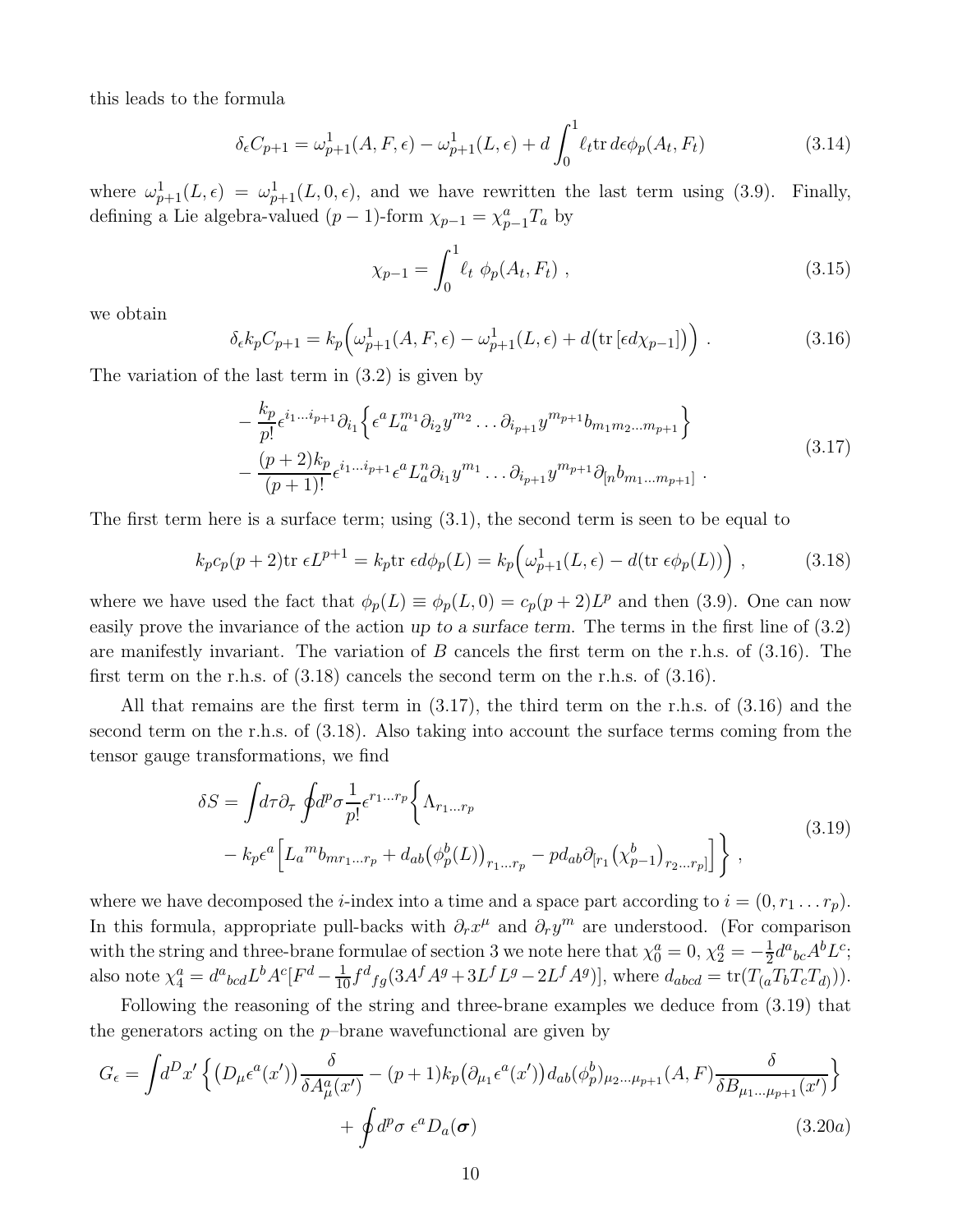$$
G_{\Lambda} = \int d^D x' \left\{ (p+1) \partial_{\mu_1} \Lambda_{\mu_2 \dots \mu_{p+1}}(x') \frac{\delta}{\delta B_{\mu_1 \dots \mu_{p+1}}(x')} \right\}
$$
  

$$
- i \oint d^p \sigma \ \varepsilon^{r_1 \dots r_p} \partial_{r_1} x^{\mu_1} \cdots \partial_{r_p} x^{\mu_p} \Lambda_{\mu_1 \dots \mu_p} ,
$$
 (3.20b)

where  $D_a(\boldsymbol{\sigma})$  is given by

$$
D_a(\boldsymbol{\sigma}) = L_a{}^m \left[ \frac{\delta}{\delta y^m(\boldsymbol{\sigma})} + i \frac{k_p}{p!} \varepsilon^{r_1...r_p} \left\{ b_{mr_1...r_p} + L_{mb} \left[ \left( \phi_p^b(L) \right)_{r_1...r_p} - p \partial_{[r_1} \left( \chi_{p-1}^b \right)_{r_2...r_p]} \right] \right\} \right] \tag{3.21}
$$

We refer to [16] for a computation of the algebra of these generators, which is that given in  $(1.2)$ . We note here that once it is known that they form a closed algebra,  $(1.2)$  follows from the transformations (3.11) because  $G_{\epsilon}$  and  $G_{\Lambda}$  reproduce these transformations when acting on the individual fields.

### 4. Covariant Derivatives in  $p$ -Loop Space

The coupling to the antisymmetric tensor  $B_{\mu\nu}$  and the WZ term in the action (3.2) are linear in time derivatives and can therefore be expressed as

$$
\int d\tau \oint d^p \sigma \left[ \dot{x}^\mu \mathbf{B}_\mu - k_p \dot{y}^m \mathbf{b}_m \right] , \qquad (4.1)
$$

where the overdot indicates differentiation with respect to  $\tau$ . Using the chain rule for  $C(A, F, L)$ we have that

$$
\mathbf{B}_{\mu} = \frac{1}{p!} \varepsilon^{r_1 \dots r_p} \partial_{r_1} x^{\nu_1} \cdots \partial_{r_p} x^{\nu_p} B_{\mu \nu_1 \dots \nu_p} + k_p A_{\mu}^a \frac{\partial C}{\partial A_0^a} + k_p F_{\mu \nu}^a \partial_r x^{\nu} \frac{\partial C}{\partial F_{0r}^a}
$$
\n
$$
\mathbf{b}_m = \frac{1}{p!} \varepsilon^{r_1 \dots r_p} \partial_{r_1} y^{n_1} \cdots \partial_{r_p} y^{n_p} b_{mn_1 \dots n_p} - L_m^a \frac{\partial C}{\partial L_0^a} \ .
$$
\n(4.2)

Introducing the momenta  $p_{\mu}(\tau, \sigma)$  and  $p_m(\tau, \sigma)$ , conjugate to the worldvolume fields  $x^{\mu}$  and  $y^m$  respectively, and the Lagrange multipliers  $\ell(\tau, \sigma)$  and  $s^r(\tau, \sigma)$  for, respectively, the time and space reparametrization constraints, we can rewrite the action (3.2) in the equivalent 'first-order' form

$$
S = \int d\tau \oint d^p \sigma \left[ \dot{x}^\mu p_\mu + \dot{y}^m p_m - \ell \mathcal{H}_0 - s^r \mathcal{H}_r \right] \,. \tag{4.3}
$$

The constraint functions are

$$
\mathcal{H}_0 = g^{\mu\nu} \mathcal{P}_{\mu} \mathcal{P}_{\nu} + d^{ab} \mathcal{P}_{a} \mathcal{P}_{b} + \det \left( \partial_r x^{\mu} \partial_s x^{\nu} g_{\mu\nu} + (D_r y)^m (D_s y)^n g_{mn} \right)
$$
\n
$$
\mathcal{H}_r = \partial_r x^{\mu} \mathcal{P}_{\mu} + (D_r y)^m L_m^a \mathcal{P}_a \tag{4.4}
$$

where

$$
\mathcal{P}_{\mu} = p_{\mu} - \mathbf{B}_{\mu} + A_{\mu}^{a} \mathcal{P}_{a}
$$
  
\n
$$
\mathcal{P}_{a} = L_{a}^{m} (p_{m} + k_{p} \mathbf{b}_{m})
$$
\n(4.5)

The (classical) equivalence of (4.3) to (3.2) can be proved by eliminating all auxiliary variables from both actions.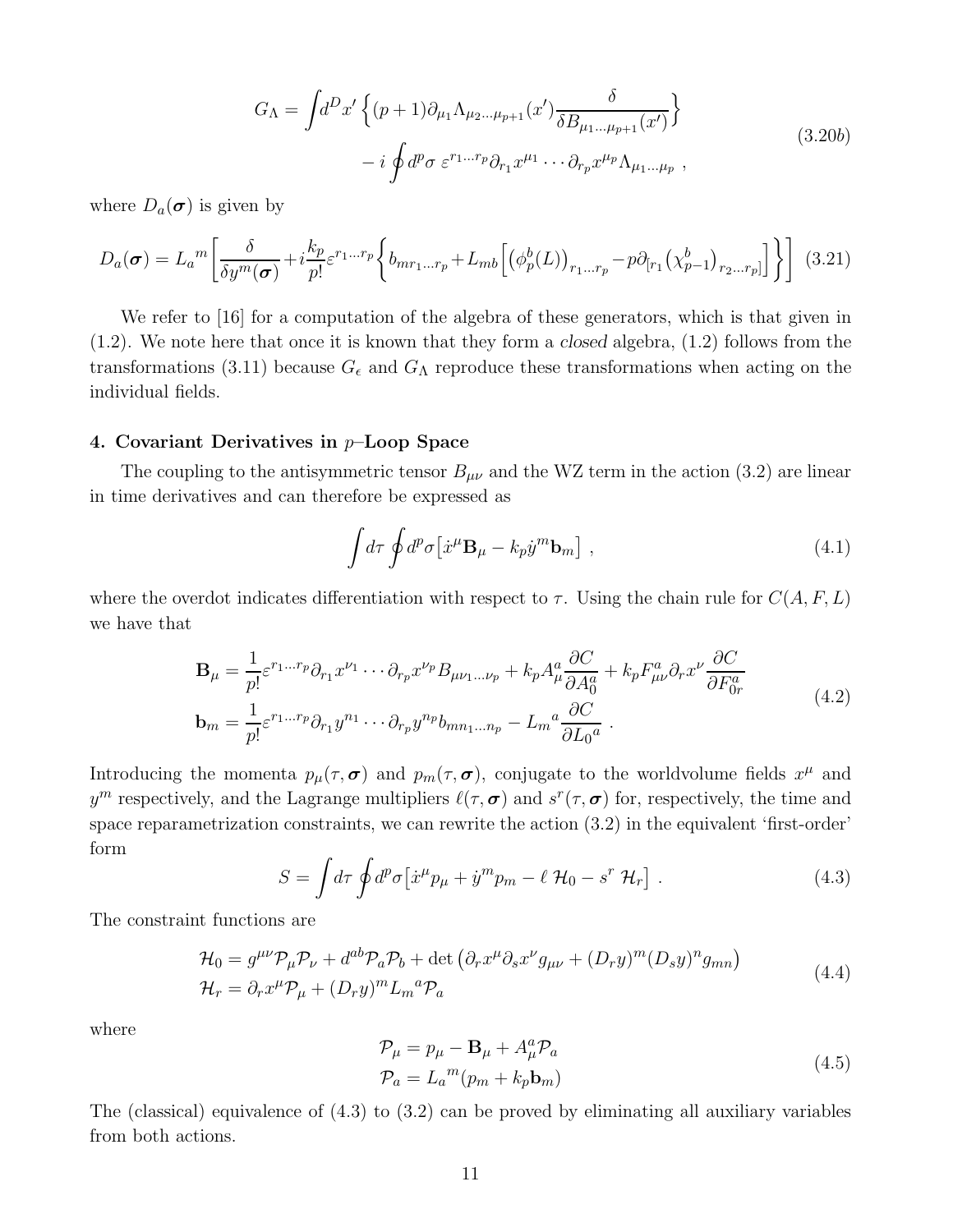Observe that the action (4.3) can be rewritten as

$$
S = \int d\tau \oint d^p \sigma \left[ \dot{x}^\mu \mathcal{P}_\mu + (D_0 y)^m L_m{}^a \mathcal{P}_a - \ell \mathcal{H}_0 - s^r \mathcal{H}_r \right] + \int d\tau \oint d^p \sigma \left[ \dot{x}^\mu \mathbf{B}_\mu - k_p \dot{y}^m \mathbf{b}_m \right].
$$
 (4.6)

The second integral is just (4.1) which was shown in section 3 to be invariant, up to a surface term, under the gauge transformations (3.11). The first integral is invariant if these transformations are supplemented by transformations of  $p_{\mu}$  and  $p_m$  chosen such that the functions  $\mathcal{P}_{\mu}$  and  $\mathcal{P}_{a}$ are covariant, i.e. such that

$$
\delta \mathcal{P}_{\mu} = 0 \qquad \qquad \delta \mathcal{P}_{a} = -\mathcal{P}_{c} f^{c}{}_{ab} \epsilon^{b} \ . \tag{4.7}
$$

The corresponding statement in the quantum theory, obtained by the replacements

$$
p_{\mu}(\boldsymbol{\sigma}) \to \hat{p}_{\mu}(\boldsymbol{\sigma}) = -i \frac{\delta}{\delta x^{\mu}(\boldsymbol{\sigma})} \qquad p_{m}(\boldsymbol{\sigma}) \to \hat{p}_{m}(\boldsymbol{\sigma}) = -i \frac{\delta}{\delta y^{m}(\boldsymbol{\sigma})}, \qquad (4.8)
$$

is that the operators  $\mathcal{D}_{\mu} \equiv i\hat{\mathcal{P}}_{\mu}$  and  $\mathcal{D}_{a} \equiv i\hat{\mathcal{P}}_{a}$  obey (1.5).

Of chief importance is the derivative  $\mathcal{D}_{\mu}$ . Using (4.2) and (4.5) we find that

$$
\mathcal{D}_{\mu} = \frac{\delta}{\delta x^{\mu}(\sigma)} - \frac{i}{p!} \varepsilon^{r_1...r_p} \partial_{r_1} x^{\nu_1} \cdots \partial_{r_p} x^{\nu_p} B_{\mu\nu_1...\nu_p} - ik_p F^{a}_{\mu\nu} \partial_r x^{\nu} \frac{\partial C}{\partial F^{a}_{0r}} + A^{a}_{\mu} L_a^{m} \Big[ \frac{\delta}{\delta y^m(\sigma)} + \frac{ik_p}{p!} \varepsilon^{r_1...r_p} \partial_{r_1} y^{n_1} \cdots \partial_{r_p} y^{n_p} b_{mn_1...n_p} - k_p L_m^{b} \Big( \frac{\partial C}{\partial L_0^{b}} + \frac{\partial C}{\partial A_0^{b}} \Big) \Big] .
$$
\n(4.9)

It can be shown [16] that

$$
\frac{\partial C}{\partial A_0^a} + \frac{\partial C}{\partial L_0^a} = d_{ab} \Big( \phi_p^b(A, F) - \phi_p^b(L) + d \chi_{p-1}^b \Big) \tag{4.10}
$$

from which it follows that

$$
\mathcal{D}_{\mu} = \frac{\delta}{\delta x^{\mu}(\boldsymbol{\sigma})} - i\mathcal{C}_{\mu} + A_{\mu}^{a} D_{a}(\boldsymbol{\sigma})
$$
\n(4.11)

where  $D_a(\sigma)$  is the p–loop space differential operator given previously in (3.21) and

$$
\mathcal{C}_{\mu} = \frac{1}{p!} \varepsilon^{r_1 \dots r_p} \partial_{r_1} x^{\nu_1} \dots \partial_{r_p} x^{\nu_p} B_{\mu \nu_1 \dots \nu_p} + k_p A^a_{\mu} \phi^b_p(A, F) d_{ab} + k_p F^a_{\mu \nu} \partial_r x^{\nu} \frac{\partial C}{\partial F^a_{0r}} \,, \tag{4.12}
$$

which we identify as the  $U(1)$  gauge potential. For  $p = 1$  this reproduces the results of [7,8].

### Acknowledgements

E.B. thanks DAMTP and Texas A&M University, R.P. thanks Texas A&M University, E.S. thanks the University of Groningen and the International Center for Theoretical Physics in Trieste, K.S.S. thanks the University of Groningen and SISSA and P.K.T. thanks the University of Groningen for hospitality. The work of E.B. has been made possible by a fellowship of the Royal Netherlands Academy of Arts and Sciences (KNAW).